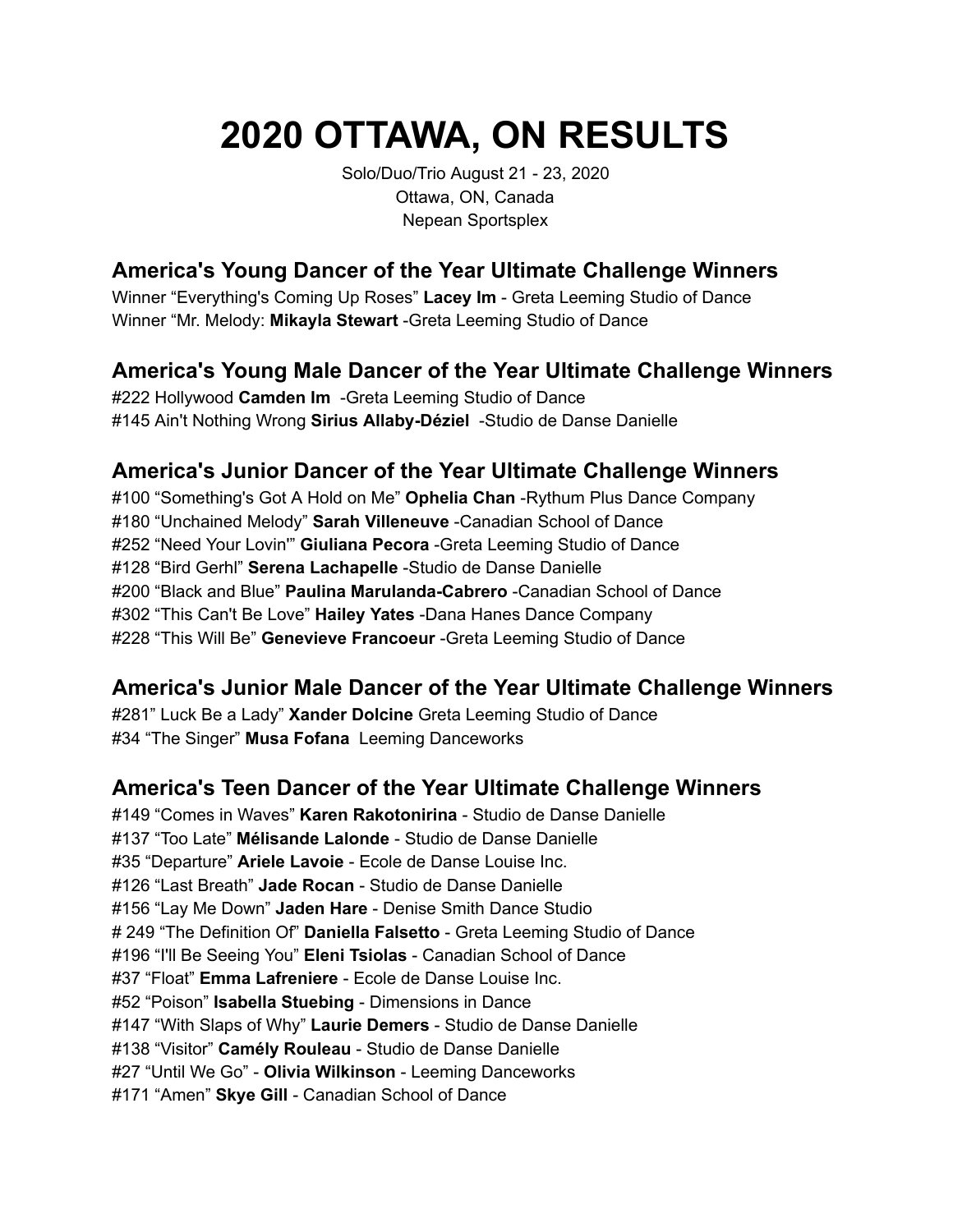#178 "You Lost Me" **Bryn True- Mcmanus** - Canadian School of Dance #29 "No Reason At All" **Sarah Adair** - Leeming Danceworks #229 "Youth" **Kayla Goldmaker** - Greta Leeming Studio of Dance #1 "Still" **Sienna Trigg** - Nxt Generation Dance #206 "Heavenly Father" **Georgia Kontogiannis** - Canadian School of Dance #76 "Fall For You" **Cassandra Wex** - A2Y Dance Inc. #293 "Unravel" **Madelyn Guthrie** - Creative Edge Dance Academy #236 "Tom's Diner" **Bridgit Nowak** - Greta Leeming Studio of Dance

#### **America's Teen Male Dancer of the Year Ultimate Challenge Winners**

#212 "The Office **Ethan Burden** - Pointe of Grace Dance Company #103 "A MAN'S WORLD"" **Ryan Sherk** - Dance FX Studio #307 "Shrine East" **Kampbell Featherston** - Dana Hanes Dance Company

#### **America's Senior Dancer of the Year Ultimate Challenge Winners**

#311 "Waiting Game" **Sophia Monahan** Dana Hanes Dance Company #339 "Why Don't You Do Right" **Maddie Daly** Dana Hanes Dance Company #97 "I'M THE ONLY ONE" **Marisa Sherk** Dance FX Studio #243" I Will Love You" **Kimberly Nowak** Greta Leeming Studio of Dance #217" Mantra" **Paige Publow** Pointe of Grace Dance Company #264 "Purple Rain" **Ilana Milshtein** Greta Leeming Studio of Dance #218 "Access Denied" **Qiara St Amand** Pointe of Grace Dance Company #246 "Fields of Gold" **Serena Solari** Greta Leeming Studio of Dance #329 "Earth" **Madysen Yates** Dana Hanes Dance Company #51 "Before I Go" **Emily Gratton** Ecole de danse Louise Inc. #123 "What's Love" **Kalli McColgan** Studio de Danse Danielle #62 "Gold" **Marium Rizvi** Prestige Dance Company #85 "Cringe" **Jenna Corbett** A2Y Dance Inc.

#### **America's Senior Male Dancer of the Year Ultimate Challenge Winners**

#133 "Everything is Over" - **Justin Verreault** - Studio de Danse Danielle

## **Overall High Score Solo 12 & Under**

#222 "Hollywood" **Camden Im** Greta Leeming Studio of Dance

#### **Overall High Score Solo 13 & Over**

#133 "Everything is Over" **Justin Verreault** - Studio de Danse Danielle

#### **High Score Solo Ages 6 & Under**

1st Place #300 **Karter Featherstone** - Fly Me To The Moon - Dana Hanes Dance Company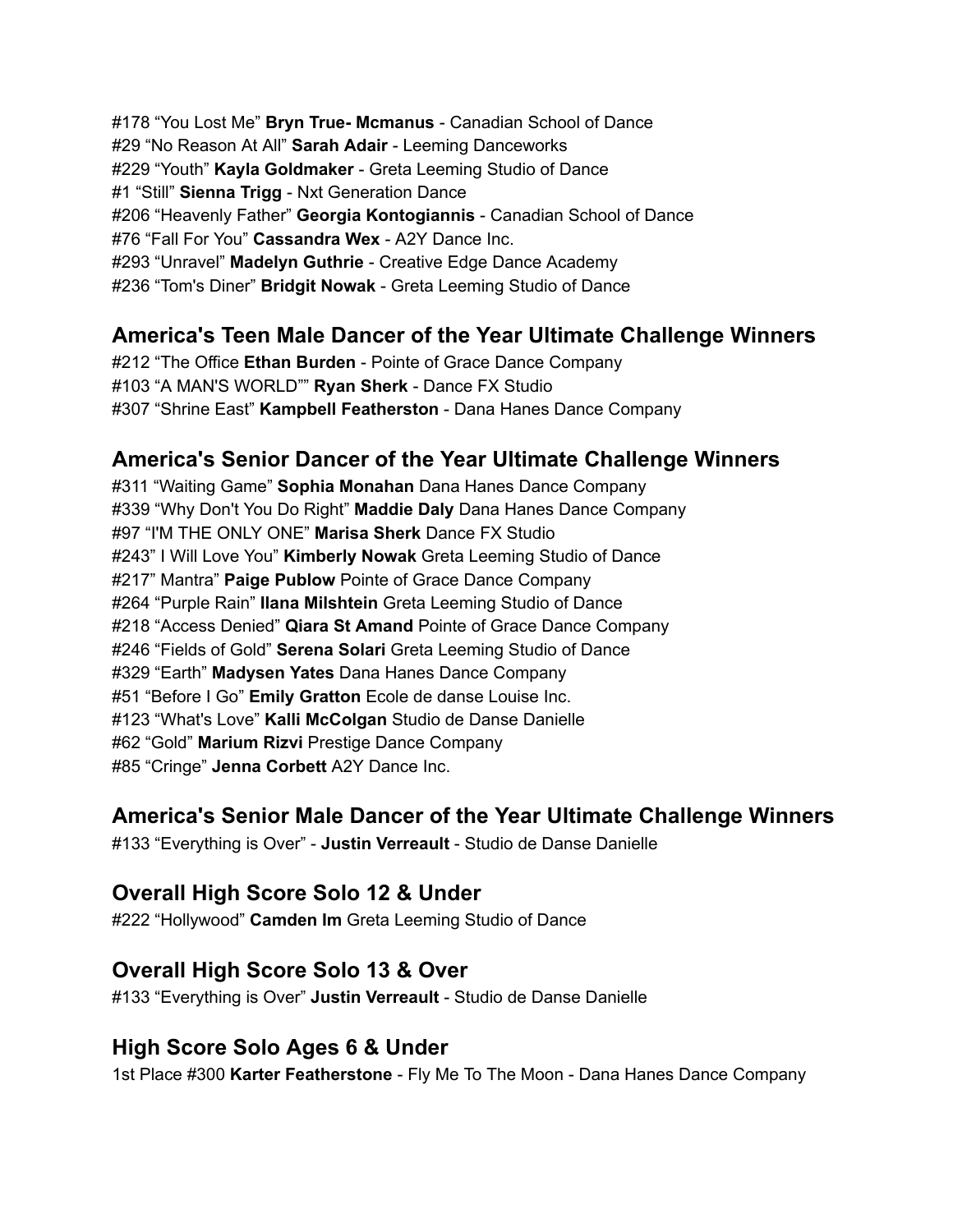## **High Score Solo Age 7**

1st Place #222 **Camden Im** Hollywood Greta Leeming Studio of Dance

#### **High Score Solo Age 8**

1st Place #145 **Sirius Allaby-Déziel** - Ain't Nothing Wrong Studio de Danse Danielle

#### **High Score Solo Age 9**

1st Place #223 **Lacey Im** Everything's Coming Up Roses - Greta Leeming Studio of Dance 2nd Place #276 **Mikayla Stewart** - Mr. Melody Greta Leeming Studio of Dance 3rd Place #189 **Ashley Hash** Speaking French Canadian School of Dance

## **High Score Solo Age 10**

1st Place #100 **Ophelia Chan** Something's Got A Hold on Me Rythum Plus Dance Company 2nd Place #128 **Serena Lachapelle** Bird Gerhl Studio de Danse Danielle 2nd Place #200 **Paulina Marulanda-Cabrero** - Black and Blue Canadian School of Dance 3rd Place #251 **Gabriella Goldmaker** Don't Rain On My Parade Greta Leeming Studio of Danc 3rd Place #83 **Sienna Cameron** Everybody Hurts A2Y Dance Inc. 4th Place #292 **Julia Minarolli** The Unknown Creative Edge Dance Academy 4th Place #129 **Charlotte Nearing** Only If Studio de Danse Danielle 5th Place #161 **Taya Flood** World On A String Canadian School of Dance

## **High Score Solo Age 11**

1st Place #252 **Giuliana Pecora** Need Your Lovin' Greta Leeming Studio of Dance 1st Place #180 **Sarah Villeneuve** Unchained Melody - Canadian School of Dance 2nd Place #281 **Xander Dolcine** Luck Be a Lady Greta Leeming Studio of Dance 2nd Place #34 **Musa Fofana** The Singer Leeming Danceworks 3rd Place #228 **Genevieve Francoeur** - This Will Be - Greta Leeming Studio of Dance 4th Place #30 **Clara Hearty** A MILLION DREAMS - Leeming Danceworks 5th Place #304 **Jack Rose** Down On The Corner - Dana Hanes Dance Company

## **High Score Solo Age 12**

1st Place #302 **Hailey Yates** This Can't Be Love - Dana Hanes DanceCompany 2nd Place #261 **Ava Maiorino** More Greta Leeming Studio of Dance 3rd Place #204 **Olivia Lalonde-**Novales Fade Canadian School of Dance 4th Place #170 **Noah Vidal** Dr. Funk Canadian School of Dance 5th Place #338 **Mireille Bowers** Shelter Dana Hanes Dance Company 5th Place #181 **Scarlett Hash** Dance Dance Canadian School of Dance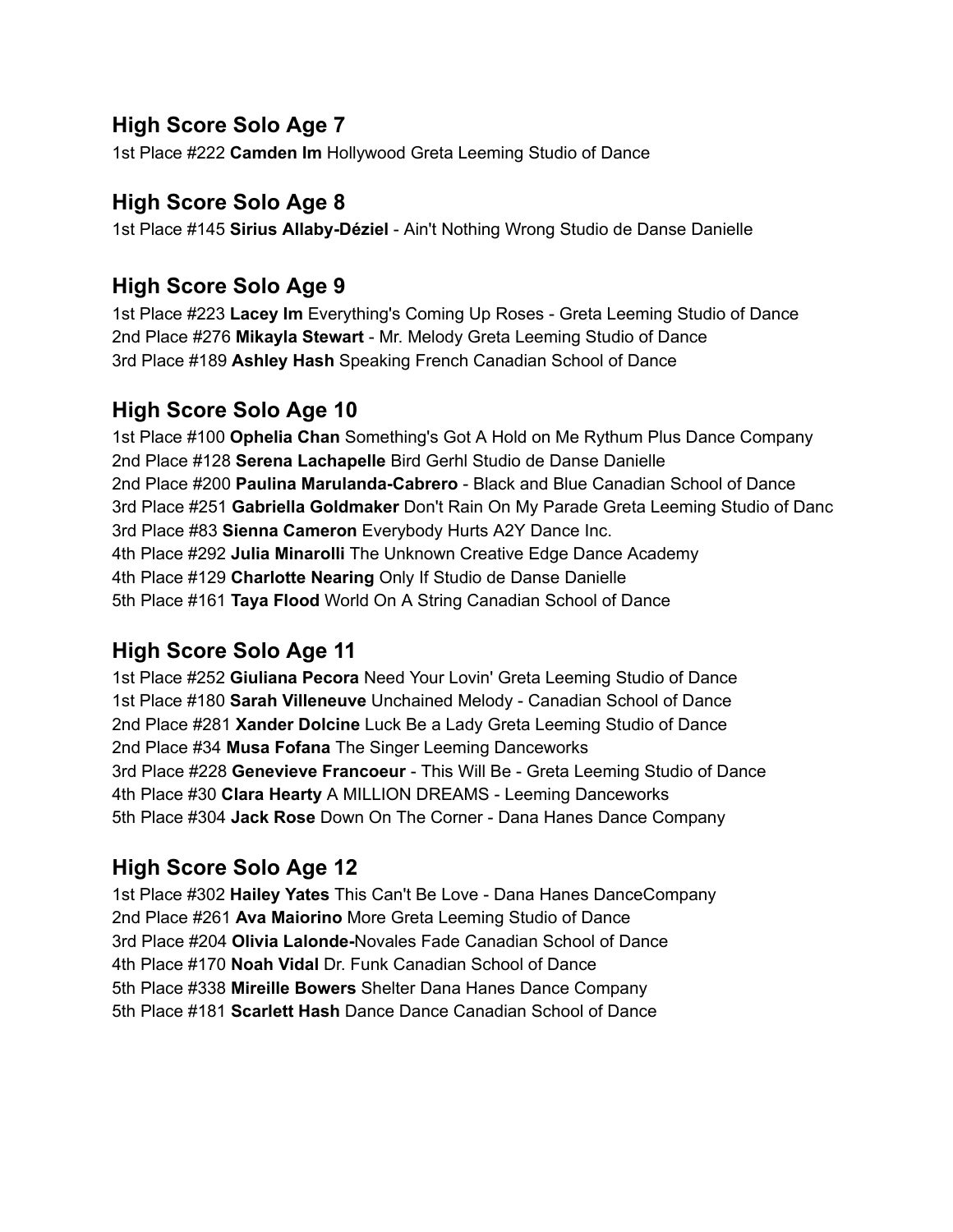## **High Score Solo Age 13**

1st Place #149 **Karen Rakotonirina** - Comes in Waves - Studio de Danse Danielle 2nd Place #35 **Ariele Lavoie** Departure Ecole de danse Louise Inc. 3rd Place #249 **Daniella Falsetto** The Definition Of - Greta Leeming Studio of Dance 4th Place #52 **Isabella Stuebing** Poison Dimensions in Dance 5th Place #229 **Kayla Goldmaker** Youth Greta Leeming Studio of Dance 5th Place #1 **Sienna Trigg** Still Nxt Generation Dance 5th Place #27 **Olivia Wilkinson** Until We Go Leeming Danceworks 6th Place #86 **Lili Gray** Faun A2Y Dance Inc.

#### **High Score Solo Age 14**

1st Place #137 **Mélisande Lalonde** - Too Late Studio de Danse Danielle 2nd Place #103 **Ryan Sherk** A MAN'S WORLD - Dance FX Studio 3rd Place #37 **Emma Lafreniere** Float Ecole de danse Louise Inc. 4th Place #236 **Bridgit Nowak** Tom's Diner Greta Leeming Studio of Dance 4th Place #293 **Madelyn Guthrie** Unravel Creative Edge Dance Academy 5th Place #32 **Abby Alloy** Smooth Operator - Leeming Danceworks 5th Place #201 **Samantha Keneford** - Ruby Empress Canadian School of Dance 6th Place #184 **Taya Vidal** Chances Are Canadian School of Dance 6th Place #125 **Brooklyn Boyd** It Must Have Been - Studio de Danse Danielle

## **High Score Solo Age 15**

1st Place #212 **Ethan Burden** The office Pointe of Grace Dance Company 1st Place #126 **Jade Rocan** Last Breath Studio de Danse Danielle 293 2nd Place #156 **Jaden Hare** Lay Me Down Denise Smith Dance Studio 292 3rd Place #196 **Eleni Tsiolas** I'll Be Seeing You - Canadian School of Dance 3rd Place #147 **Laurie Demers** With Slaps of Why - Studio de Danse Danielle 4th Place #138 **Camély Rouleau** Visitor Studio de Danse Danielle 4th Place #171 **Skye Gill** Amen Canadian School of Dance 4th Place #178 **Bryn True-Mcmanus** You Lost Me Canadian School of Dance 4th Place #29 **Sarah Adair** No Reason At All - Leeming Danceworks 4th Place #307 **Kampbell Featherstone** - Shrine East Dana Hanes Dance Company 4th Place #206 **Georgia Kontogiannis** - Heavenly Father - Canadian School of Dance 4th Place #76 **Cassandra Wex** Fall For You A2Y Dance Inc.

#### **High Score Solo Age 16**

1st Place #133 **Justin Verreault** - Everything is Over Studio de Danse Danielle 2nd Place #339 **Maddie Daly** Why Don't You Do Right Dana Hanes Dance Company 2nd Place #97 **Marisa Sherk** - I'M THE ONLY ONE Dance FX Studio 3rd Place #243 **Kimberly Nowak** - I Will Love You Greta Leeming Studio of Dance 3rd Place #217 **Paige Publow** Mantra Pointe of Grace Dance Company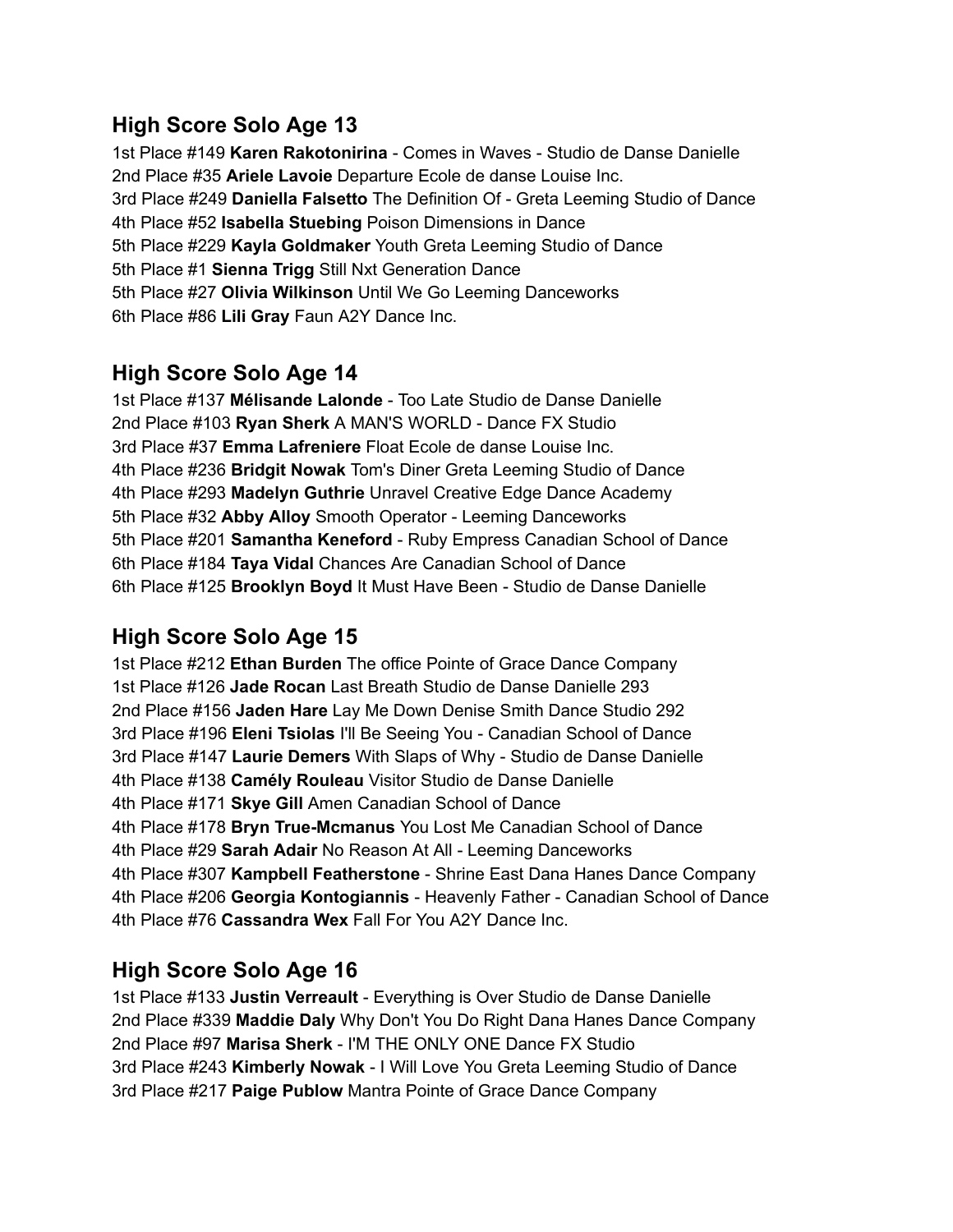4th Place #62 **Marium Rizvi** - Gold Prestige Dance Company 4th Place #123 **Kalli McColgan** - What's Love Studio de Danse Danielle 5th Place #313 **Jenna Heavens** - Waiting For My Real Life To Begin - Dana Hanes Dance Company

## **High Score Solo Age 17**

1st Place #311 **Sophia Monahan** -Waiting Game - Dana Hanes Dance Company 2nd Place #264 **Ilana Milshtein** Purple Rain Greta Leeming Studio of Dance 3rd Place #246 **Serena Solari** Fields of Gold Greta Leeming Studio of Dance 3rd Place #329 **Madysen Yates** Earth Dana Hanes Dance Company 3rd Place #218 **Qiara St Amand** - Access Denied - Pointe of Grace Dance Company 4th Place #85 **Jenna Corbett** Cringe A2Y Dance Inc. 4th Place #51 **Emily Gratton** Before I Go Ecole de danse Louise Inc. 5th Place #98 **Ella Child** Total Eclipse Rythum Plus Dance Company

## **High Score Pre-Comp Age 12 & Under Solo**

1st Place #94 **Grace Stiles** All About Me A2Y Dance Inc.

## **High Score Pre-Comp Age 13 & Over Solo**

1st Place #155 **Beth Pentland** - No Roots Denise Smith Dance Studio

## **High Score Novice Age 12 & Under Solo**

1st Place #112 **Savanna Roy** Sway Studio de Danse Danielle 2nd Place #110 **Kyana Boudreault** - Fabulous Studio de Danse Danielle 2nd Place #113 **Victoria Shen** V POP Studio de Danse Danielle 2nd Place #214 **Mackenna Samuel** - Ghost in the Wind - Pointe of Grace Dance Company

## **High Score Novice Age 13 & Over Solo**

1st Place #57 **Jenna Dow** Take Me To Church - DanceR Studio

## **Solo Choreography Award 12 & Under**

Winner #252 Need Your Lovin' - Greta Leeming Studio of Dance - **Jennifer Cameron** Winner #222 Hollywood Camden Im - Greta Leeming Studio of Dance - **Meghan Fannin** Winner #100 Something's Got A Hold on Me -Rythum Plus Dance Company - **Trish**

#### **Thompson-Creamer**

Winner #281 Luck Be a Lady Greta Leeming Studio of Dance - **Tami-Lynn Caloia** Winner #223 Everything's Coming Up Roses -Greta Leeming Studio of Dance - **Meghan Fannin**